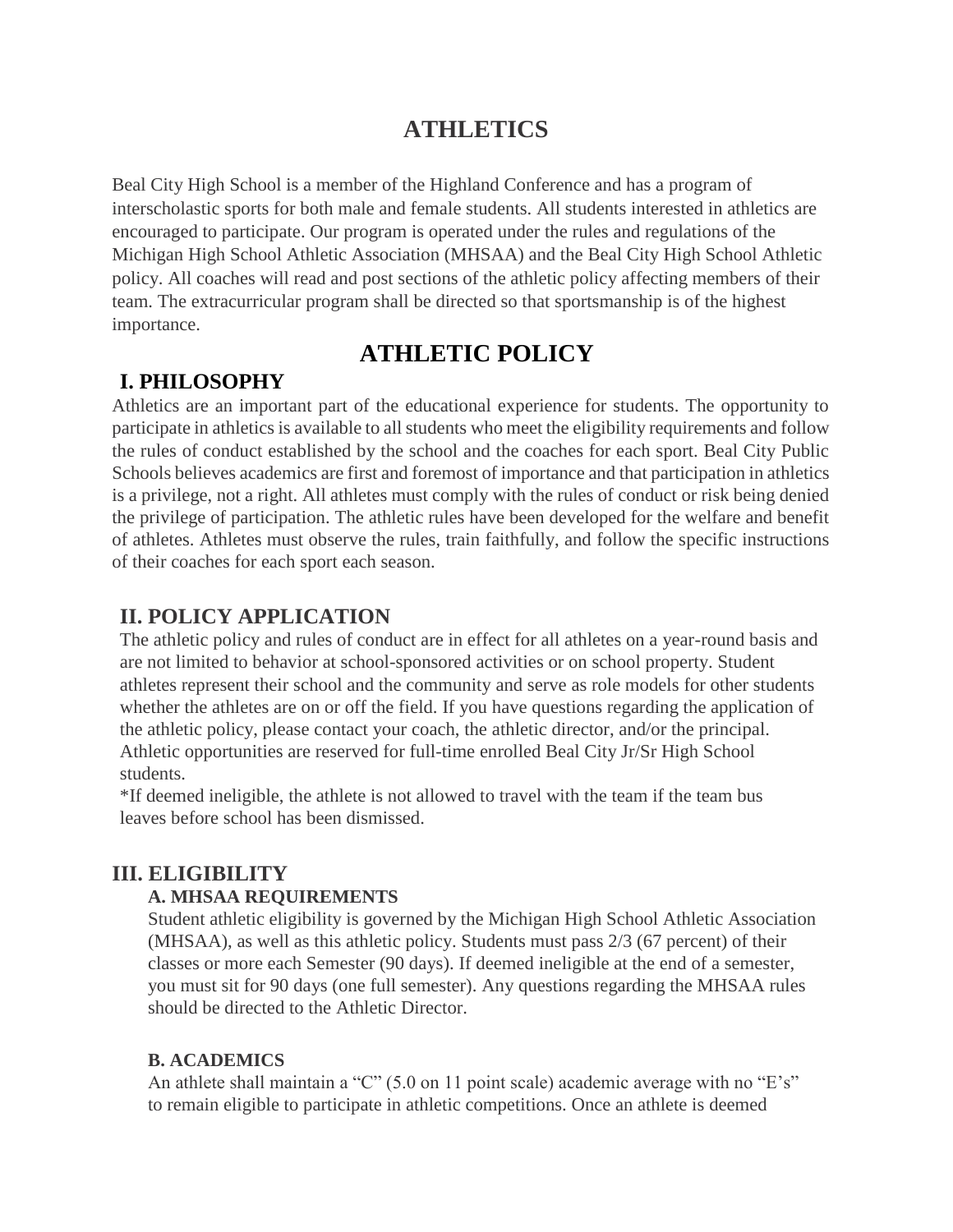ineligible to compete, the athlete will remain ineligible for a minimum of two weeks. An athlete is only allowed one period of ineligibility in one season of a particular sport. If an athlete becomes ineligible a second time, the athlete will be dropped from the team for the remainder of the season.

The procedure for determining eligibility is as follows:

- 1. Teachers will turn in grades every other Wednesday to the Athletic Department.
- 2. The Athletic Director will inform coaches of ineligible athletes on Thursday of that same week and letters sent to parents of the ineligible students.
- 3. Coaches will inform athletes of ineligibility that Friday.
- 4. Athletes will become ineligible the following Monday and remain ineligible until Monday two weeks later.
- 5. The school district reserves the right to amend the academic requirements for students with disabilities as authorized or required by law.

### **C. PERMISSION AND ACKNOWLEDGMENT / TRAINING CONSENT FORMS**

Students will not be able to participate in athletic tryouts, practices, or competition unless and until written parental/guardian permission is received by the school district. Additionally, all students and parents/guardians must agree in writing to abide by the athletic policy and team rules, as applicable. A copy of the required form(s), which must be completed for each sport each season, will be distributed to all interested students by the coaches.

## **D. PHYSICAL EXAMINATION**

All athletes must successfully pass a physical examination before participating in any phase of the athletic program. A physical examination card indicating that the student has passed the physical examination and is able to compete in athletics must be completed by an examining physician, physician's assistant, or nurse practitioner, and returned to the office of the Athletic Director prior to participation. For the card to be valid, the examination must be given on or after April l5th of the previous school year. A physical examination card may be obtained by contacting your coach and/or the Athletic Director. Only one card must be submitted per school year for each student. However, in cases of injury or serious illness, the school district reserves the right to require that an athlete be reexamined by a physician or medical professional listed on previous page and provide written notice from the doctor before resuming participation in athletics.

#### **E. ATTENDANCE**

Athletes who are absent from school any part of the school day may not participate in that day's practice or competition unless authorized by the Athletic Director or Principal. An athlete's school day is defined by his/her personal daily class schedule. Parent excused absences will not necessarily be authorized by the Athletic Director or the Principal (examples of excused absences: funerals, doctor's appointments, family emergencies).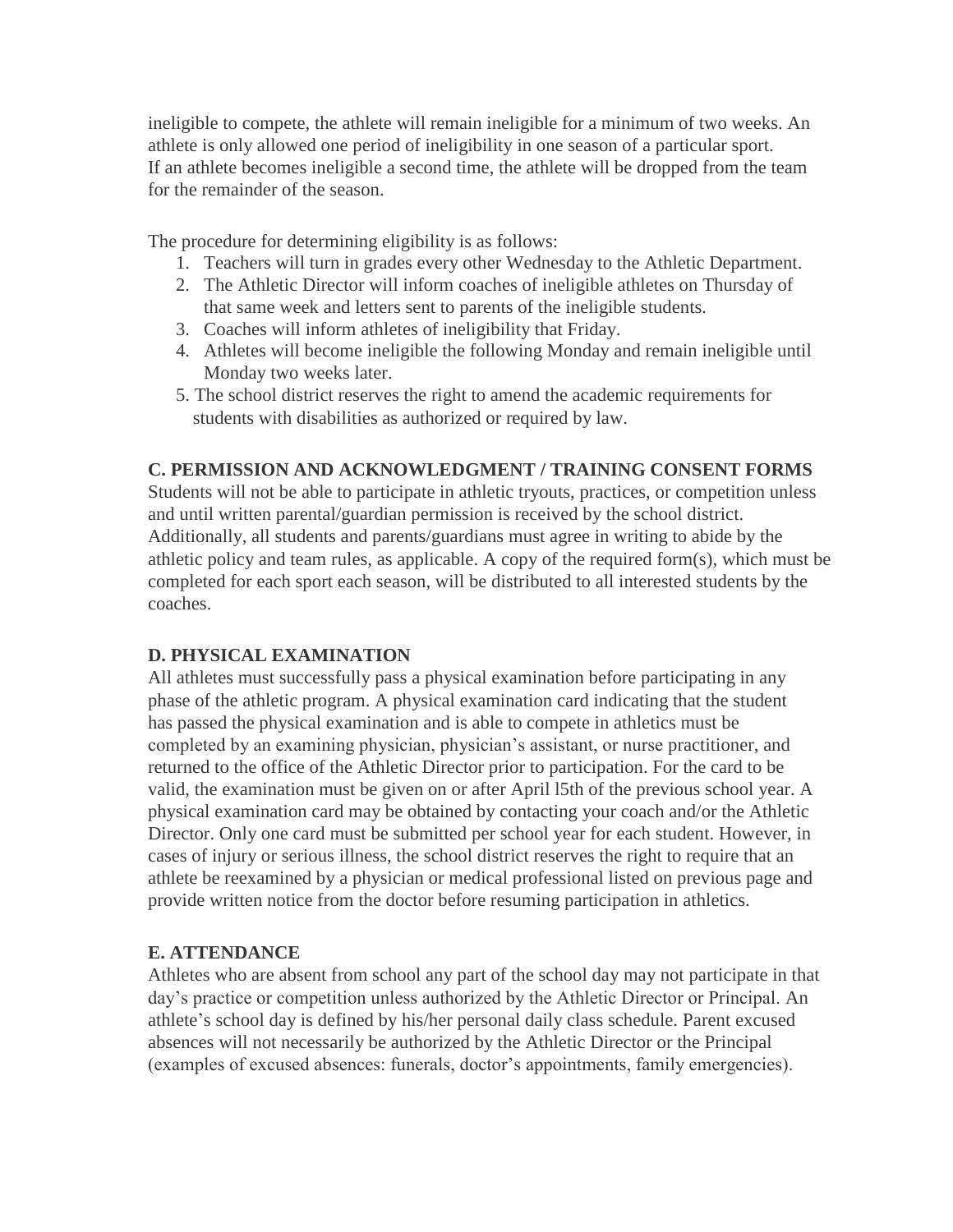# **IV. CODE OF CONDUCT**

The following behaviors violate the Beal City Public School's Athletic Policy and subject the athlete to discipline as outlined in this policy or authorized by school policy.

#### **A. SUBSTANCE USE**

The use, possession, concealment, distribution, sale, or being under the influence of the following substances is prohibited:

- 1. Tobacco or tobacco products in any form, including e-cigarettes.
- 2. Alcohol or alcoholic beverages in any form. This includes beverages labeled as nonalcoholic that contain minimal amounts of alcohol (e.g. non-alcoholic malt beverages).
- 3. Illegal drugs, including, but not limited to, those substances defined as "controlled substances" under federal or state law.
- 4. Steroids, human growth hormones, or other performance-enhancing drugs.
- 5. Any abusable glue, aerosol, or other chemical substance, including, but not limited to: petroleum distillates, vaping and lighter fluid for inhalation.
- 6. Substances purported to be illegal, abusive, or performance-embracing, i.e., "lookalike" drugs.

It shall not be a violation of this policy for an athlete to use or possess a prescription or patent drug when taken pursuant to a legal prescription issued by a licensed medical professional for which permission to use/ possess in school or at school-sponsored events has been granted in accordance with school policy. Subject to the disciplinary provisions of athletic and school policy, an athlete who is involved in the use or possession of alcohol, tobacco, or drugs during the season shall be suspended from competition until the athlete makes an appointment for substance use counseling. The appointment must be confirmed by the coach. The Athletic Director will provide the athlete with additional procedural instructions. Failure to keep the appointment shall result in suspension from competition until the appointment is kept. The athlete shall comply with the recommendations of the counselor.

## **B. VIOLATIONS OF LAW ON SCHOOL PROPERTY OR AT SCHOOL-**

**SPONSORED EVENTS** Athletes shall be subject to discipline under this policy for any violations of federal, state, or local law/ordinance that occurs on school property, in school vehicles, or during school-sponsored events on or off school property.

# **C. THEFT, VANDALISM, OR DESTRUCTION OF PROPERTY**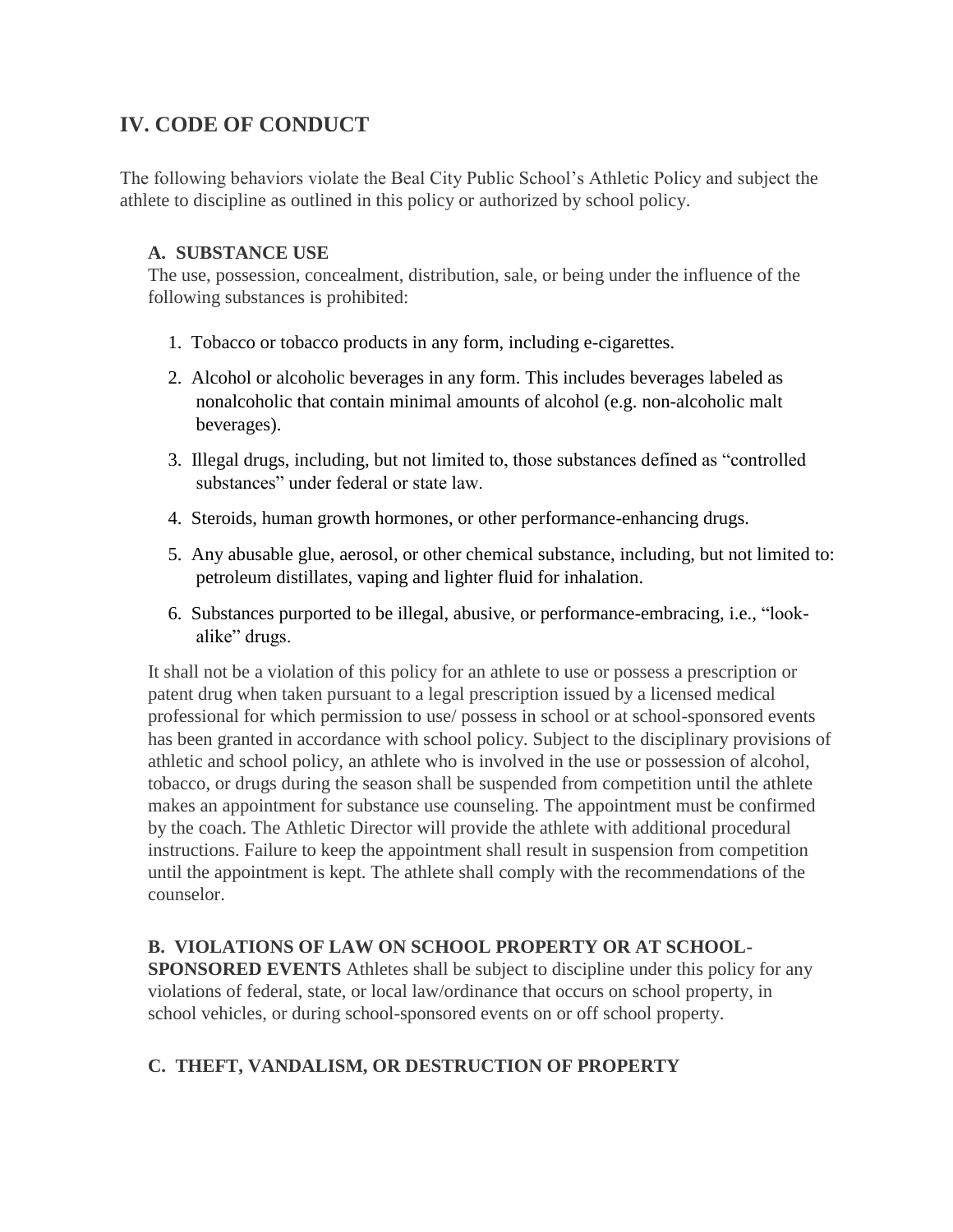Athletes shall be subject to discipline under this policy for theft, vandalism, or destruction of property belonging to our school district or another school district.

## **D. OTHER CRIMINAL/CIVIL ACTS**

Athletes shall be subject to discipline under this policy for felony or misdemeanor criminal or civil acts (other than minor traffic offenses) whether or not they occur on school property, in school vehicles, or at school-sponsored events. Determination of the validity of such charges must be based upon reliable information, but conviction of the offense is not necessary for disciplinary action to be taken.

### **E. SCHOOL POLICIES**

Athletes are expected to comply with all school policies and regulations as contained in the Student Hand- book and/or promulgated by school officials. Violations of those rules may result in discipline under the athletic policy, as well as general school policy.

## **F. CONDUCT AT ATHLETIC EVENTS**

Athletes shall conduct themselves as representatives of the school district at all athletic events. Athletes shall dress appropriately for all athletic events and shall behave with good sportsmanship. A player ejected from an athletic competition for a violation shall be suspended from the next competition in accordance with MHSAA policies. An athlete must successfully complete the sport in which he/she is serving the suspension. A dual sport athlete must sit out the suspension in their primary sport. If the athlete drops the primary sport, he/she must sit out the suspension in the secondary sport in the same season.

#### **G. TEAM RULES**

Coaches for each sport may develop additional team rules for their sport at their discretion upon approval by the Athletic Director. Athletes are required to comply with those team rules. A violation of team rules subjects the athlete to discipline prescribed in those rules and/or this policy.

## **H. UNIFORMS / EQUIPMENT**

Students must promptly turn in their uniform at the end of the season. Students will not be able to participate in the next season sport/activity unless they have turned in their equipment and uniforms from the previous seasons.

# **V. DISCIPLINARY SANCTIONS**

Disciplinary sanctions may range from verbal reprimands, a one-game or one-practice suspension, up to and including exclusion from athletics for the remainder of one's school career, depending on the nature and se- verity of the offense. Law enforcement authorities will be contacted as appropriate. Athletes must successfully complete the season in which they are serving their suspension or the suspension will be recalculated for the next season that the student-athlete participates. If a game or meet is cancelled while an athlete is serving their suspension, it will only count towards their suspended events if the game or meet is not made up. If the game or meet is rescheduled, or a game/meet is added in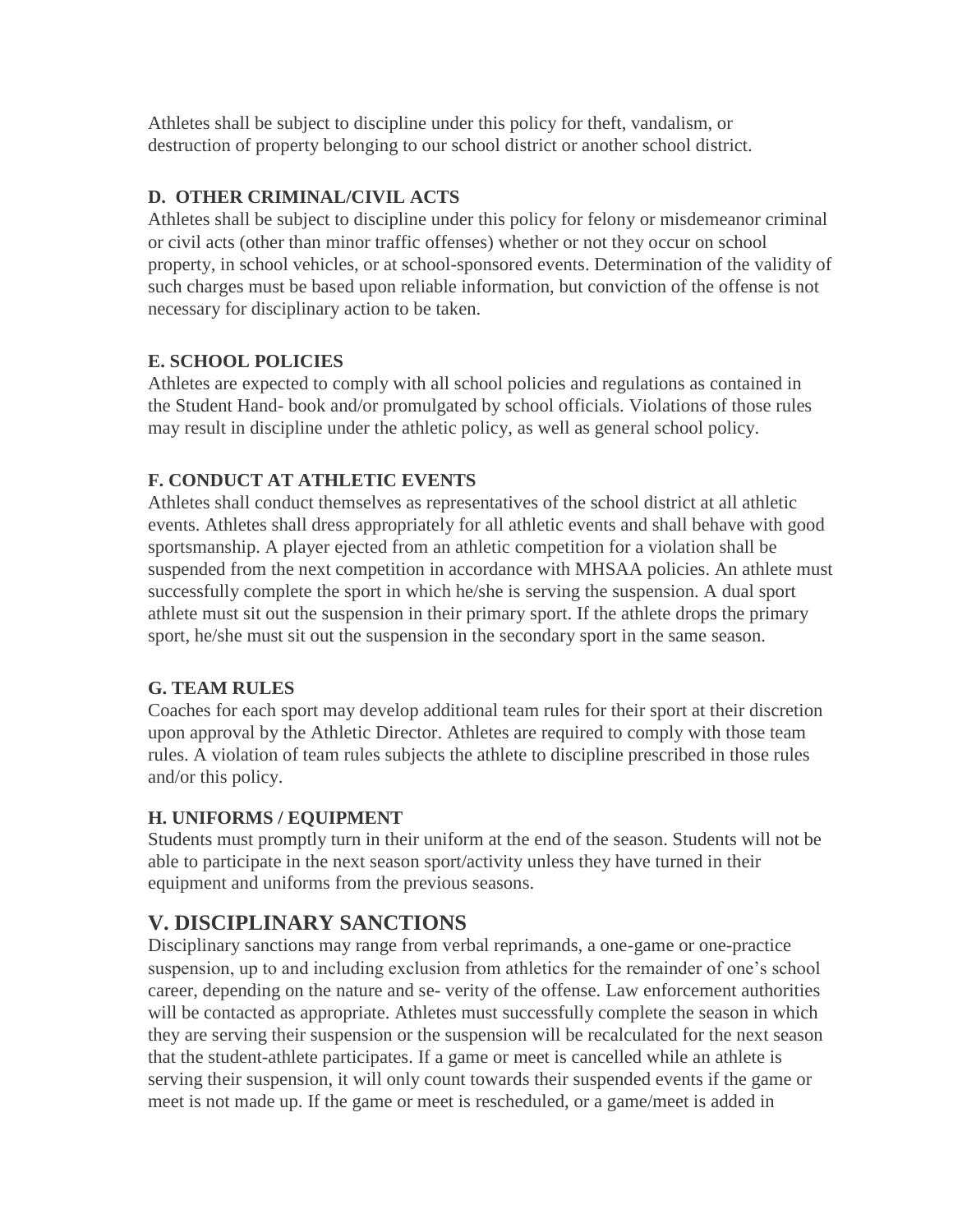replacement, the suspended athlete will have to serve their suspension then. The following progressive discipline shall be used for the more serious violations of the athletic policy (e.g., the offenses listed as A-F in the Code of Conduct). Contest suspensions will be rounded up.

Disciplinary sanctions earned and enforced during Jr. High will start over with a clean record upon entering high school.

1st Violation: The athlete will be suspended from 30 percent of a season's contests. If the season is more than 70 percent complete, the remainder of the suspension will be served in the next sport in which the athlete participates. To fulfill the suspension, the athlete will be expected to practice with the team throughout the suspension and successfully complete the season of the sport in which he/she is serving a suspension.

• In the event a student self-reports (administration does not have prior knowledge) his/her infraction in writing or verbally to the athletic director or principal, their suspension may be reduced to a 20%.

or

● A student may earn a reduced suspension of 20% if 25 hours of approved community service is completed, separate from the 40 hour requirement for graduation.

2nd Violation: The athlete will be placed on a one-year (365 calendar days) suspension from all school sponsored athletic activities. The athlete may not practice with a team during the suspension period.

- A student/athlete may request a hearing with the athletic council (VI, B) for a reduced suspension. The reduced suspension could be as low as 182 calendar days or a minimum of 50% of the athletes next sport (must have participated within the last calendar year) if the next season does not fall within the 182 days.
- The athletic council will determine a plan of action for early reinstatement, taking into consideration: nature of offense, timing of offense, self-reporting, etc.
- The plan of action may include, but not limited to: in and/or out of school community service, school detention, counseling, drug testing, academic tutoring, apology (letter or verbal), etc
- The student needs to request a reinstatement hearing with the athletic council, providing evidence for plan of action fulfillment and statement of corrected behavioral actions.

3rd Violation: The athlete will be permanently ineligible to participate in schoolsponsored athletic activities within the school district

# **VI. DUEPROCESS & APPEALS**

An athlete subject to discipline under the athletic policy and/or team rules shall be given written notice of the charges and an opportunity to discuss the matter with the coach, Principal, or Athletic Director. Violations of the athletic policy may be verified by: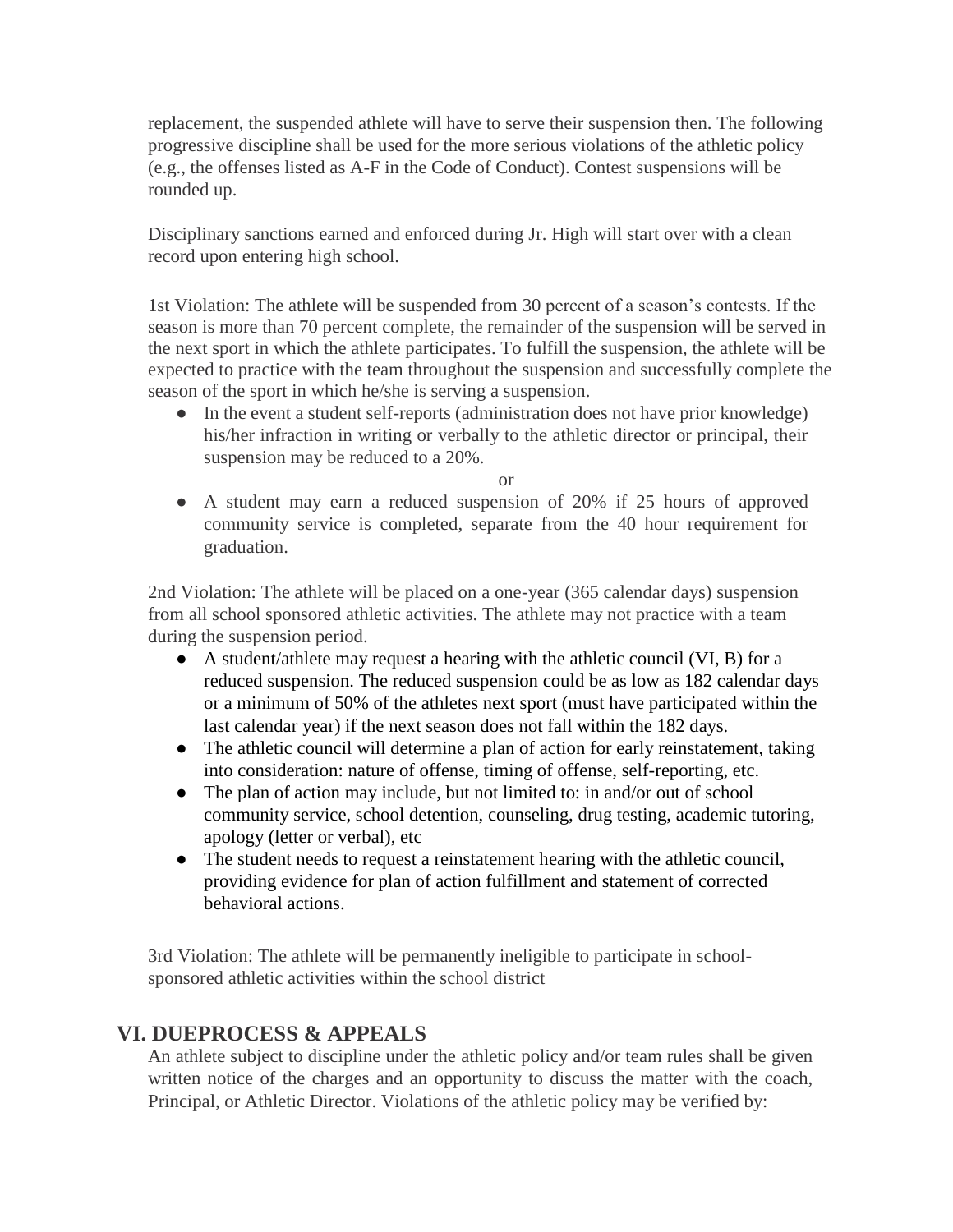- 1. Athlete admission
- 2. Parent/guardian admission
- 2. Law enforcement reports.
- 3. School staff member reports detailing observed violations.

### **A. UNJUSTLY DISCIPLINED**

Any athlete who believes that he/she has been unjustly disciplined may appeal the decision to the Athletic Council within three school days of the decision and the decision(s) must be communicated in writing within those three school days. Athletes appealing decisions will NOT be eligible to participate in athletic events during the appeals process.

## **B. ATHLETIC COUNCIL**

The Athletic Council consists of all head coaches, the Athletic Director, and the Principal. At least seven coaches need to be present. The Principal serves as secretary and the Athletic Director serves as a chairperson. Upon receipt of an appeal, the Athletic Director shall call a meeting of the Athletic Council within seven days.

# **C. NOTIFICATION OF MEETING / VOTING BY ATHLETIC COUNCIL MEMBERS**

The athlete and parents/guardians shall be notified of the meeting in advance and shall be allowed to attend if desired. The Athletic Council will review the evidence of the charges and will either uphold, overrule, or amend the decision. The votes of the athletic council members shall be made part of public record. The Athletic Council will render a decision and provide written notice to the athlete and parents/ guardians within three school days. Records of the meeting shall be maintained by the Athletic Director. The Athletic Council members are only able to abstain on decisions that involve their immediate family (brothers, sisters, cousins, aunts, or uncles, etc.).

The athlete may further appeal to the Beal City Board of Education within three school days of written notice of the Athletic Council's decision. The Board shall review and decide the matter at its next regularly scheduled board meeting or sooner at the discretion of the Board. The Board's meeting shall be conducted in accordance with applicable law. The Board's decision shall be final.

Each appeal must be made within three school days of the decision and decision(s) must be communicated in writing within three school days. Athletes appealing decisions will not be eligible to participate in athletic events during the appeal process.

# **VII. TRANSPORTATION POLICY**

## **TRANSPORTATION TO AND FROM ACTIVITIES/SPORTS**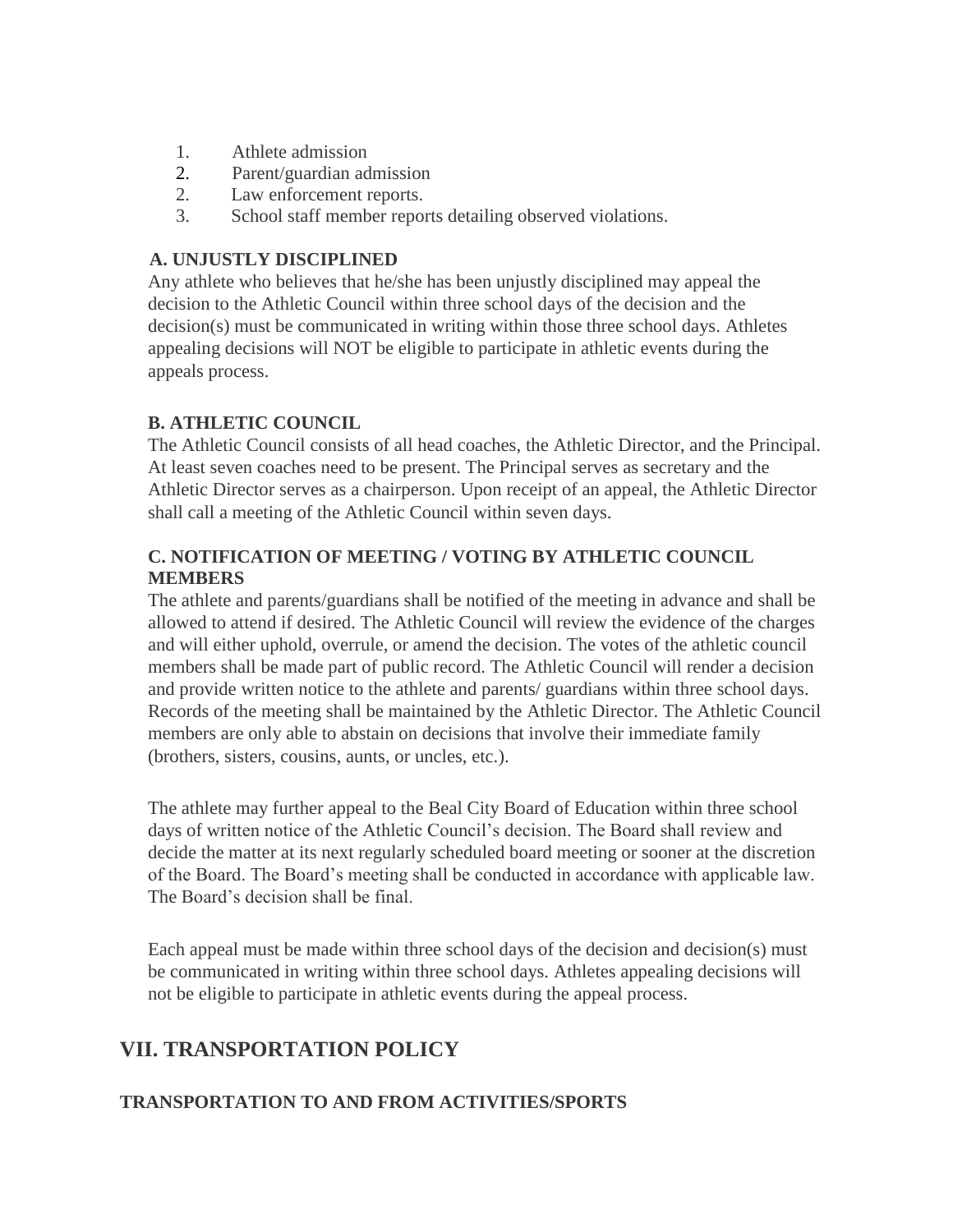Students must have prior written approval from the administration to ride to and from school sponsored activities and sporting events with a parent or guardian. The written approval must be given to the chaperone/ sponsor/coach to verify that student will be riding with a parent or guardian to or from the activity or sport. The approval forms may be found on our web page or in the high school office.

### **A. POLICY**

Beal City Public Schools will provide transportation to all games scheduled Monday-Friday and all MHSAA tournament events. Parents are responsible for transporting their son/daughter to and from regular season contests scheduled on Saturday.

### **B. GENERAL GUIDELINES**

- 1. When Beal City Public Schools provides transportation, it is required that all athletes ride to the event with the team and it is highly recommended the athlete ride home on the team bus. In extreme situations, this may be exempt with the completion of the Driver Approval Form. The form should be completed and signed by a parent/ guardian, and then signed by an administrator.
- 2. When parents are unable to make arrangements for their child to be transported to the event, the coach will meet the athlete and transport him/her, with written permission from parent/guardian.
- 3. Student/athletes are not permitted to drive themselves to a contest unless accompanied by a parent/guardian. (Discipline action may be taken -if infringed upon.)
- 4. In the event there is an abundance of athletes that do not have parental transportation, school bussing may be considered.

## **C. BUS COURTESY**

- 1. Coaches will require team members to use respect and courtesy with all drivers. Common sense dictates that we will treat those that help us with respect.
- 2. If radios are "allowed" by the coach, please see that the noise level is kept down.
- 3. Upon returning, any trash on the bus must be picked up by the team and/or coaches. Please leave the bus in satisfactory condition.
	- a. Muddy cleats or shoes should be taken off before boarding the bus.
	- b. Extremely muddy jerseys should be taken off--when and where possible.

c. If the team is allowed to eat on the bus, please have all waste paper put in a proper receptacle.

# **VIII. GUIDELINES AND PROCEDURES FOR ADVANCING AN ATHLETE TO A HIGHER LEVEL** As stated in the Athletic Policy Philosophy,

"participation in athletics is a privilege not a right." The philosophy also states "The athletic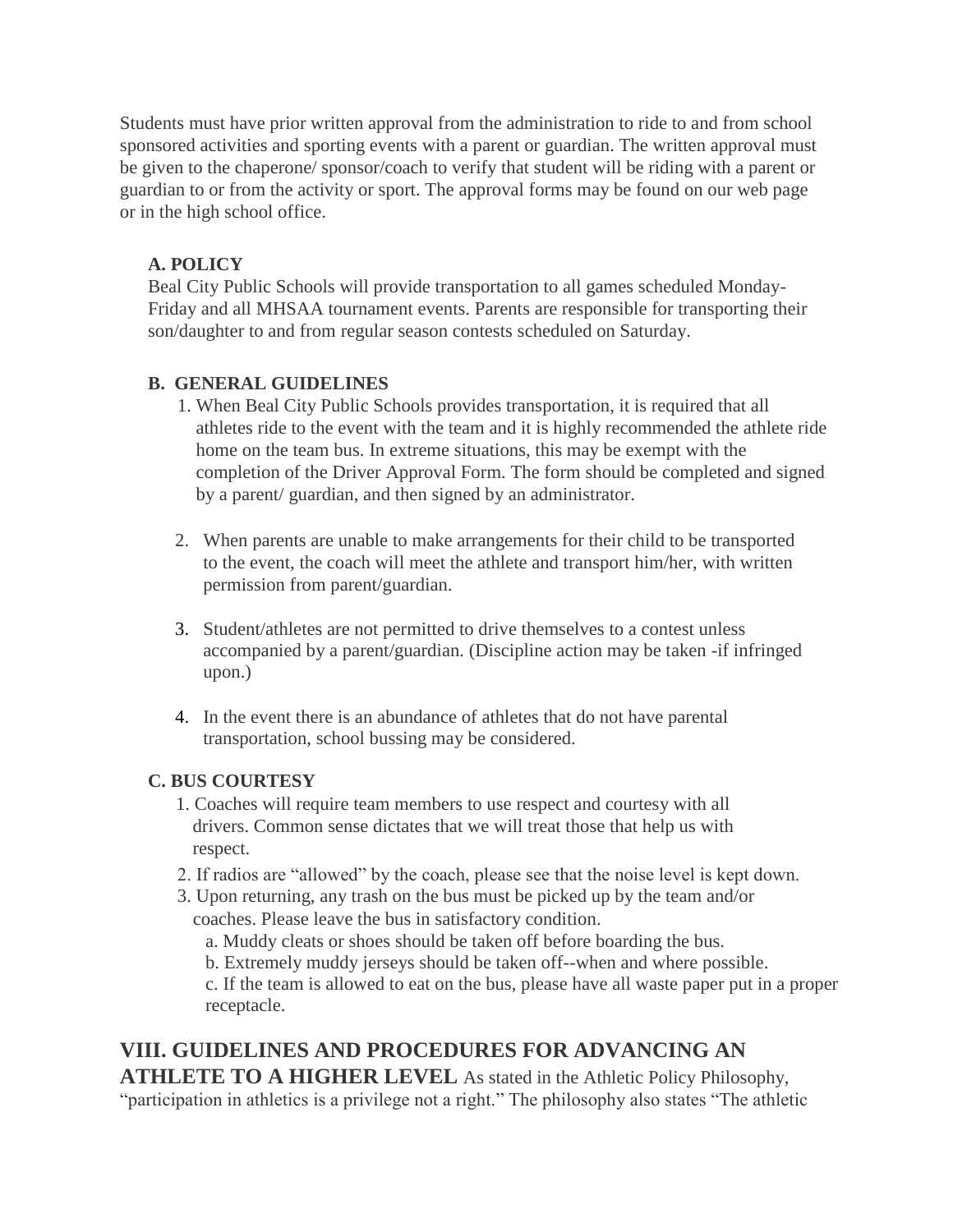rules have been developed for the welfare and benefit of athletes." In regards to advancing a player to a higher level, in particular freshman to varsity, certain guidelines must be met prior to any mention of the change. If it is the coach's intent to move up a freshman to varsity at the beginning of the season, the following steps need to be taken two weeks prior to the first practice. It is also understood that during the first three days of practice (tryouts) all athletes have the opportunity to be evaluated for consideration. If a coach sees it necessary to bring up a freshman, the coach must meet with the Athletic Director to discuss the need and readiness of the athlete both physically and socially. There shall be no mention to the athlete regarding his/her participation on varsity. An athlete who moves up should receive significant playing time. Steps 1 – 4 must be followed if a freshman is moved to varsity at any point during the season.

- 1. Upon approval from the Athletic Director, the parents of the athlete will be contacted to inform them of the invitation to the varsity team and to discuss advantages and disadvantages. At this point, it is the parent's right to make the best decision for their athlete.
- 2. Once parental consent has been given, a meeting with the athlete, parents, Athletic Director, Principal, and coach must be held to inform the athlete of the invitation and allow the athlete to decide whether or not he/she would like to accept the invitation. Under these guidelines, it is the responsibility of the coach to ensure the athlete understands the pressure he/she may face and to give guidance to the athlete and parents as to how to deal with such pressures.
- 3. If the athlete accepts, the following shall occur: a. A conference with the coach and athlete one week after he/she is moved up to see how things are going.
	- b. A meeting with the above mentioned people in item 3, one week after the first game to discuss how things are going.
	- c. A follow-up meeting halfway through the season again to make sure the athlete has adjusted well and address any concerns.
- 4. Freshman may be allowed to attend a varsity team camp. In-district camps must provide an equal opportunity to all high school athletes.
- 5. At no time may a coach offer an invitation to a freshman without following this procedure.

# **IX. MODEL POLICY FOR TRANSFERS FOLLOWING VIOLATIONS OF A SCHOOL'S STUDENT/ATHLETIC CODE**

Beal City High School will enforce upon a transfer student any period of ineligibility to which that student would have been subject as a result of student or athletic code violation(s) at that student's most recent previously at- tended school. A student who transfers to Beal City High School after becoming ineligible because of a student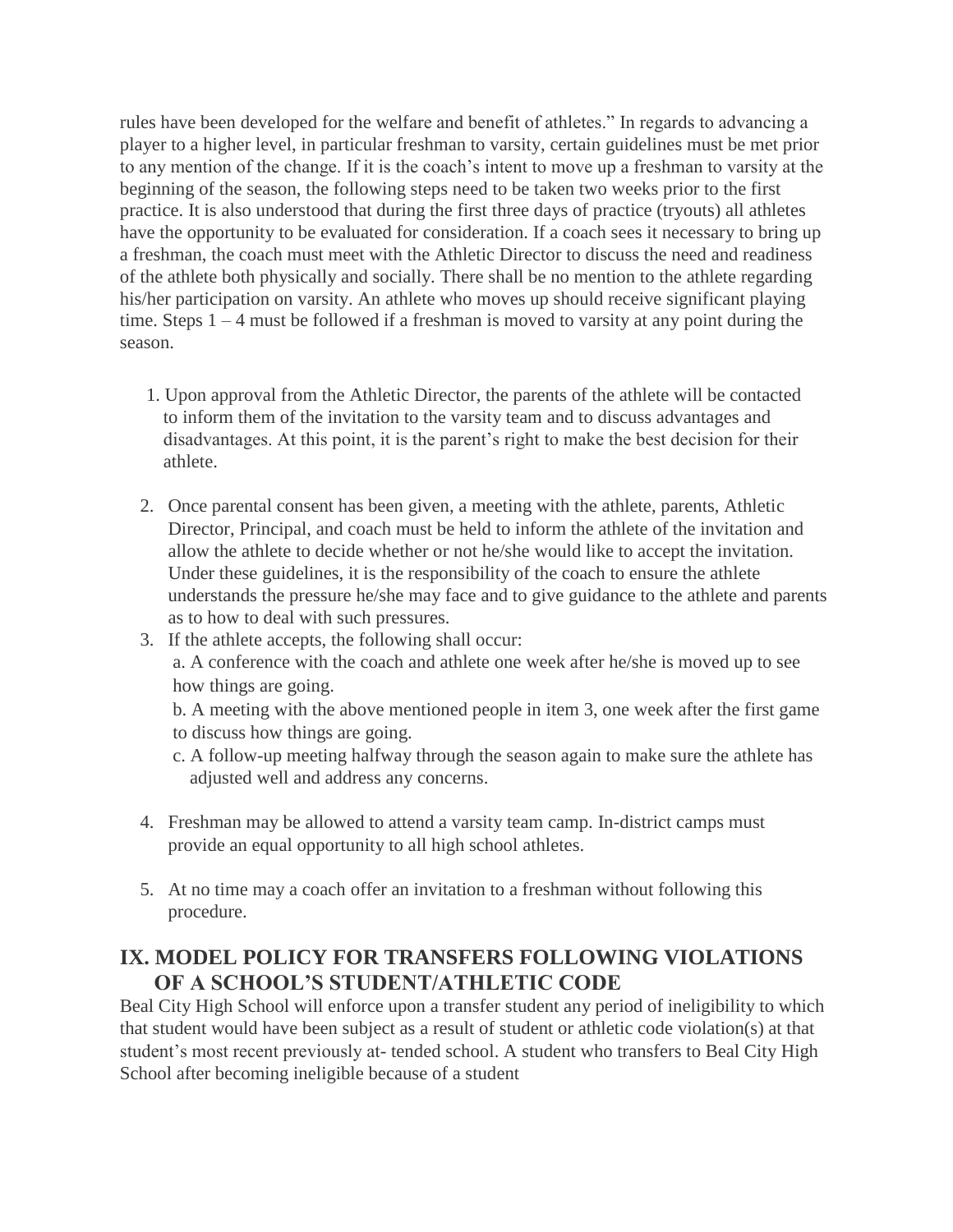or athletic code violation(s) at the previously attended school shall remain ineligible at Beal City High School for not less than the period of ineligibility imposed by the previously attended school. This would be the case even if the student's situation would otherwise satisfy one or more of exceptions to the transfer regulation of Beal City High School and the MHSAA (Regulation I, Section 9), and even if the act that caused the students ineligibility at the previous school would not be a violation or cause the same period of ineligibility at Beal City High School. That student was subject to the rules and penalties of the previous school and shall not be allowed to escape the consequences of his/her conduct and, in doing so, displace students of Beal City High School from teams, positions, events, and awards at least until the full period of ineligibility has been served.

# **X. ATHLETIC PARTICIPATION FEE GUIDELINES AND PROCEDURES**

The Beal City Public Schools Board of Education has instituted a fee for participation in interscholastic sports. The fee will generate revenue to help supplement the athletic budget necessary to maintain a comprehensive interscholastic athletic program. THE PARTICIPATION FEE IN NO WAY GUARANTEES THE PARTICI- PANT PLAYING TIME IN ANY CONTEST NOR DOES IT GUARANTEE THE PARTICIPANT OR HIS/ HER PARENT(S) CONTROL OVER ANY CONDITIONS OF THE TEAM OR ATHLETIC DEPARTMENT.

#### FEES ARE SET AS FOLLOWS:

| H.S. Athletes Jr. High Athletes                                  |      |      |
|------------------------------------------------------------------|------|------|
| 1st Season                                                       | \$60 | \$30 |
| 2nd Season                                                       | \$40 | \$20 |
| 3rd Season                                                       | \$30 | \$15 |
| *Maximum fees charged per family per year is limited to \$225.00 |      |      |

## **A. PAYMENT**

A student/athlete will not perform in a tryout or practice until payment has been received. Payment means: paying the fee, submitted athletic waiver or a payment plan established. A deadline for payment will be established as the first day of practice or tryout unless prior arrangements have been made. Payment may be made at the pre-season parent meeting or in the athletic office.

Beal City Public Schools Athletic Department 3180 W. Beal City Rd. Mt. Pleasant, MI 48858

Checks are to be addressed to Beal City Public Schools. If paying with check, please include student's name and sport. Payment may be made using our E-Funds option on our school web page.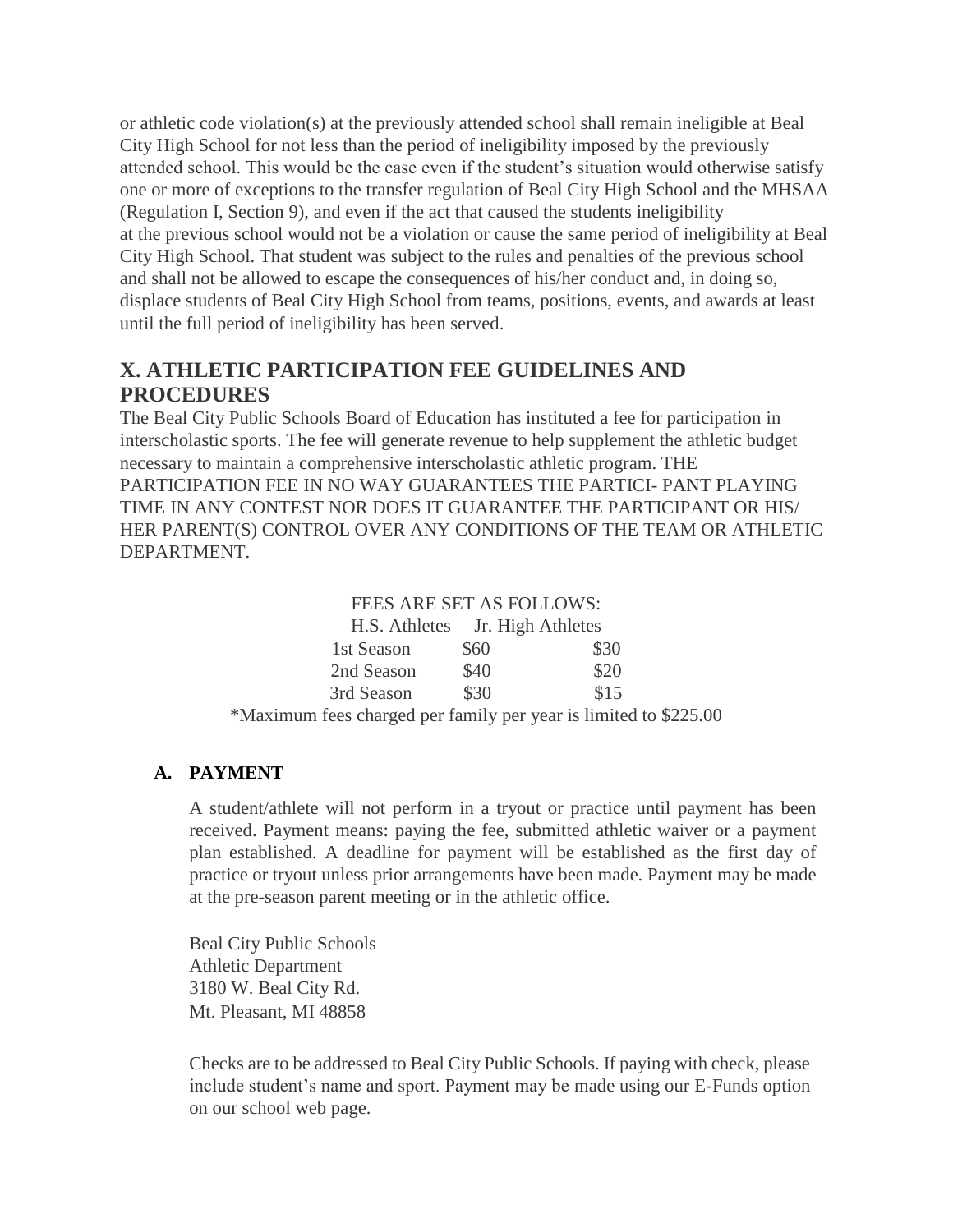#### B. **REFUND GUIDELINES**

Refunds will not be made for any reason once the team has been determined. For example, refunds will not be made to students who:

- 1. Drop out of a sport before the season has ended.
- 2. Are suspended from a sport because of a rule violation.
- 3. Become academically ineligible.
- 4. Are injured and unable to compete.
- 5. Move out of the district.

## **C. ECONOMIC HELP**

Any student who wishes to participate, but is unable to because of finances, should complete the Athletic Waiver Form available from Central Office. The guidelines for determining that a student will have the participation fee waived will be determined by guidelines similar to those of the district's free and reduced lunch program.

Any questions regarding these guidelines and procedures may be directed to the Superintendent's Office or the Athletic Director's office.

## **XI. DUAL SPORT ATHLETE**

Athletes at Beal City High School are allowed to participate in more than one sport during a particular season. If a student decides to participate in more than one sport at a time, a coach shall in no way discourage this decision. Rather, the coaches involved should work together to make this situation as smooth as possible. Realizing that there is potential for conflicts arising when an athlete is participating in two sports at the same time, the following guidelines will be adhered to:

- 1. The athlete will declare a primary sport and a secondary sport.
- 2. A contest will always take precedence over practice in the other sport.
- 3. A league contest will always take precedence over a non-league contest.
- 4.A league meet (e.g., track) will take precedence over any contest.
- 5. If league contests are scheduled on the same day, the athlete will participate in his/her primary sport.
- 6. MHSAA tournament events will take precedence over non-league or league events. In the event that two MHSAA tournaments are held on the same day, the primary sport will take precedence as in #5.
- 7. If non-league contests are scheduled on the same day, the athlete will participate in his/her primary sport.